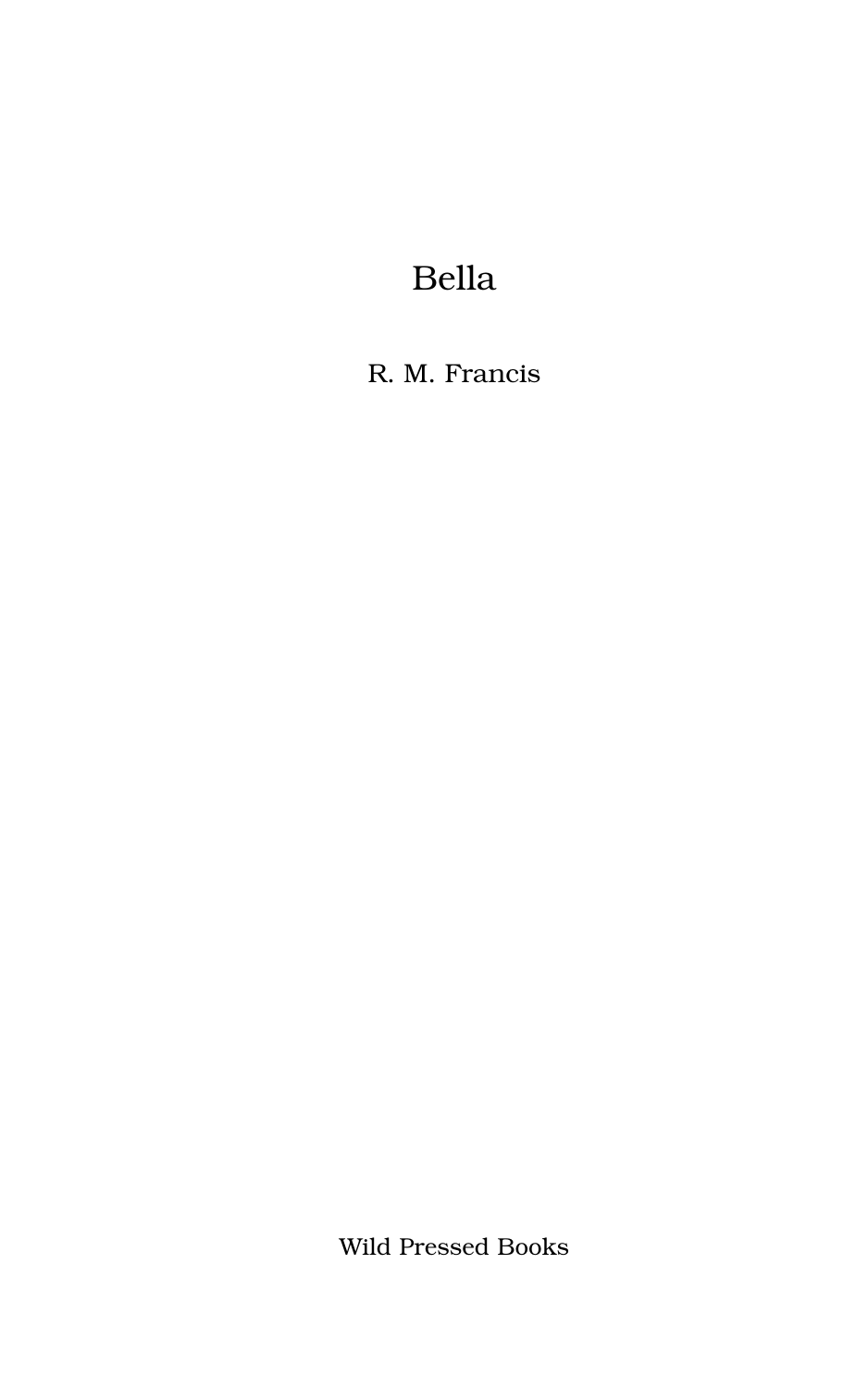First Edition. This book is a work of fiction. The publisher has no control over, and is not responsible for, any third party websites or their contents.

Bella © 2020 by R. M. Francis. Contact the author via twitter: @rmfrancis

Editor: Tracey Scott-Townsend Cover Art and Design by Tracey Scott-Townsend

ISBN: 978-1-9164896-4-6 Published by Wild Pressed Books: 2020 Wild Pressed Books, UK Business Reg. No. 09550738 http://www.wildpressedbooks.com All Rights Reserved. No part of this publication may be reproduced or transmitted in any form by any means electronic, mechanical, photocopying, recording or otherwise, without the prior permission of the copyright owner.

ii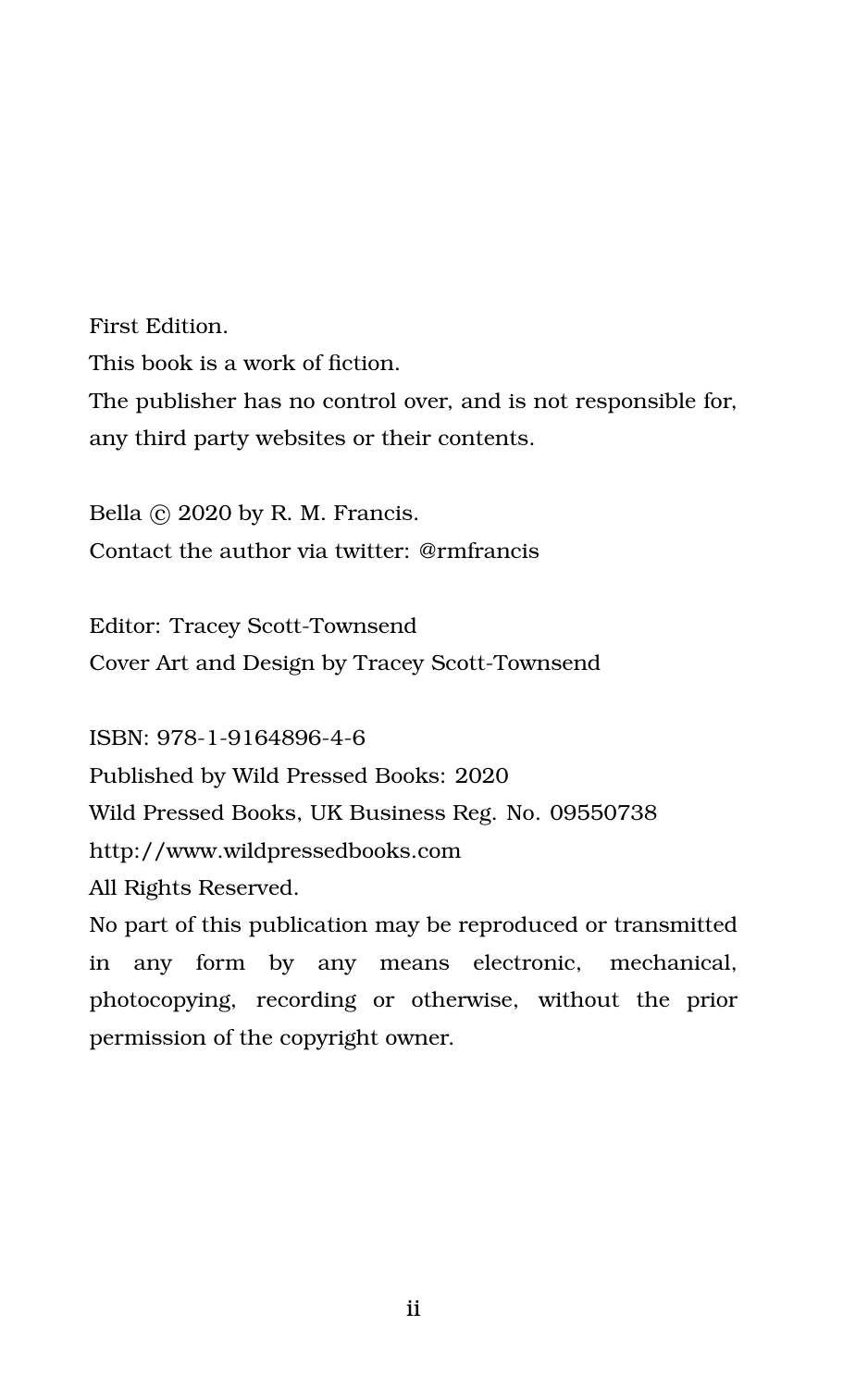For the restless ghosts of the Black Country and my uber-wenches, Gemma and Elsbeth.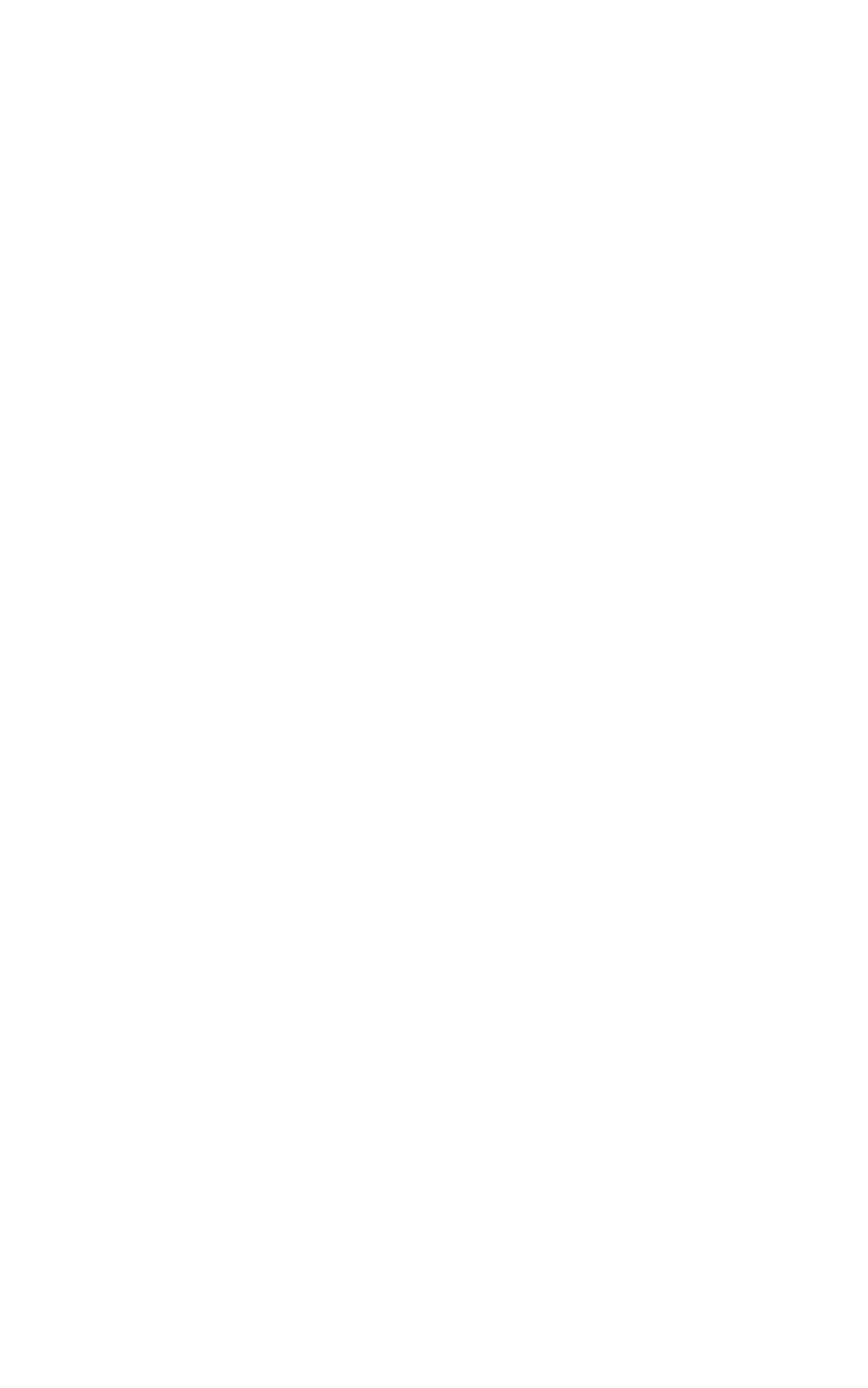# **Foreword**

#### *by Anthony Cartwright*

I think everyone who grows up in the Black Country one day asks themselves, in one way or another, *Who Put Bella Down the Wych-Elm?* The enigmatic strangeness of the question, literal and metaphoric, seems to represent some half-hidden truth about the place and the people. R. M. Francis's Bella is a kind of Black Country folk-horror, a re-imagining of the very real tragedy, itself become something like myth.

The story is told as if a set of characters, a babble of voices, suddenly entered a George Shaw landscape - Midland, Edgeland, Gothic - living lives among the streets of terraced houses and estates between "places that are not even towns" and on the edge of even more in-between places, where the Wych-Elm grows. But the most important thing is how the voices we hear seem somehow both central to a culture (English, Industrial, Midland) and marginalised by it (whether by sexuality, gender, background, religion, the collapse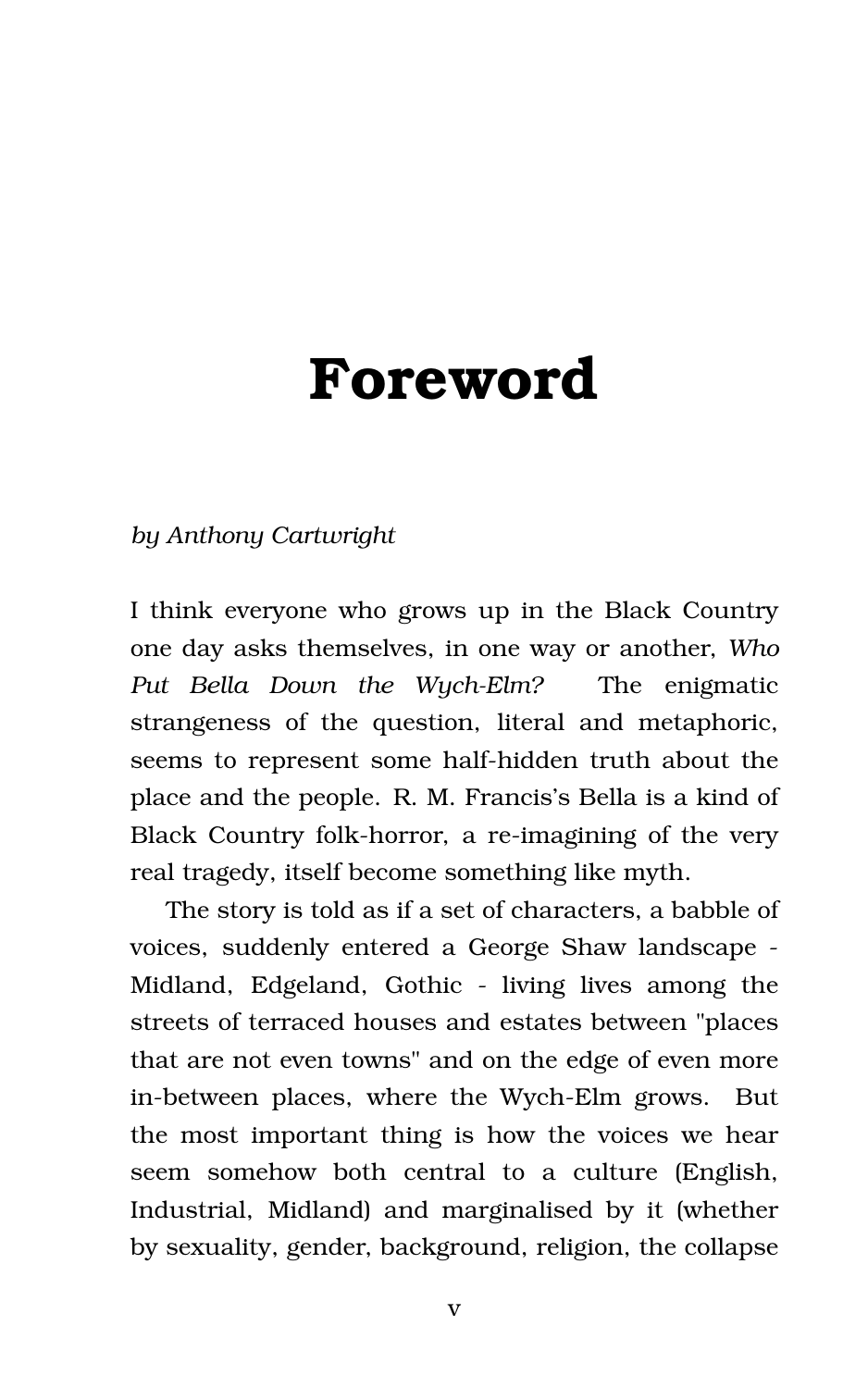of industry). Thus Timothy Carmody - gay, Irish, Catholic, English, Black Country hard man and victim all at the same time - and all the other complex characters within. This sense of the in-between, of the weird and the eerie, as Mark Fisher would have it, in both the people and place it depicts, is the great triumph of this novel.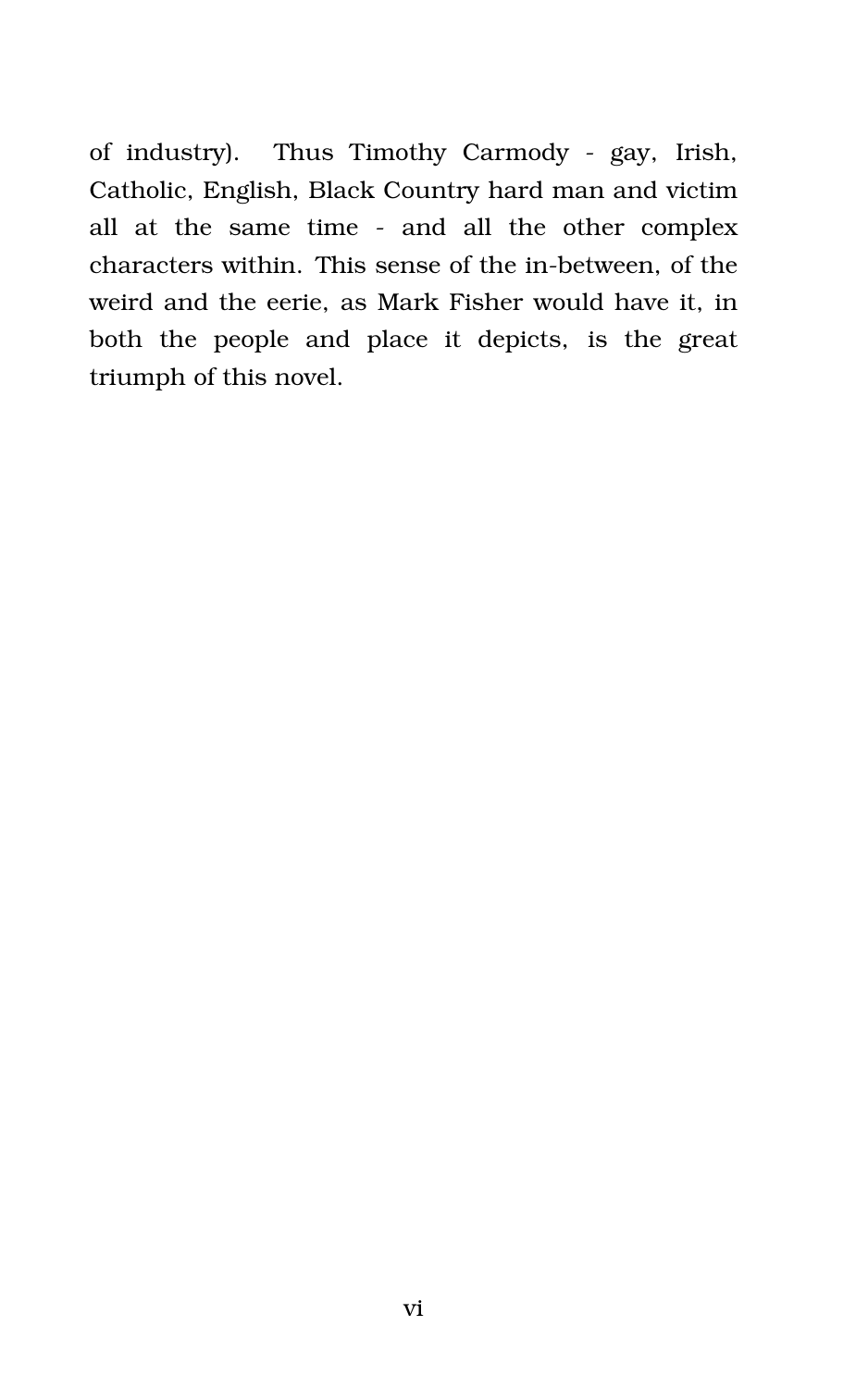### Bella

*You call me Bella. I am always here, lurking. I am just out of sight. Just out of reach. I am the mar. I am the foxy infraction. Never living, never dead. A shade that germs into and out of you.*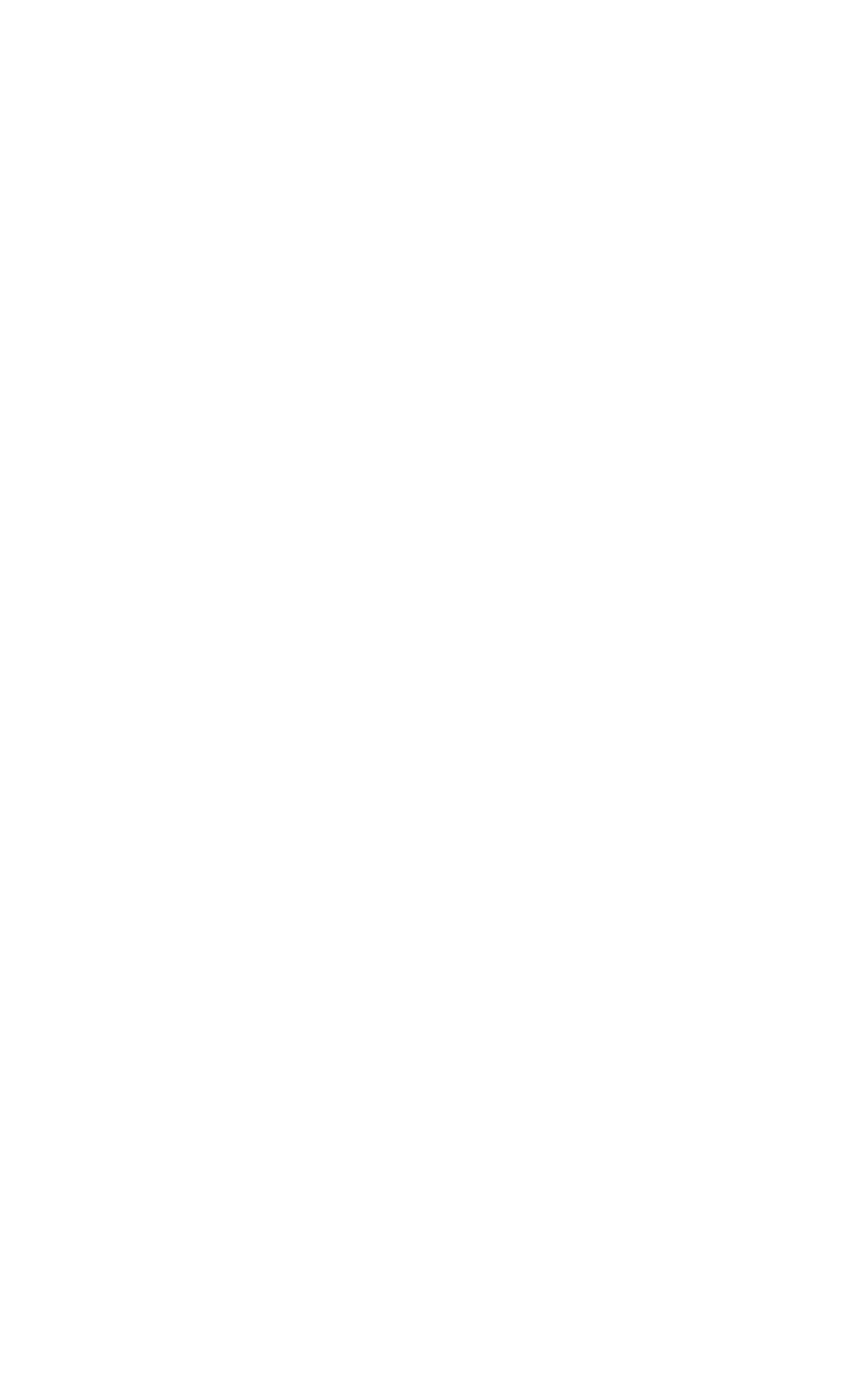**1**

#### **Michelle**

I doh believe in witches or ghosts or whatnot, but there was summat about Saltwells and Bella, in one form or another, 'er was always theya. Tim said 'e was an atheist but 'e still day walk under ladders an' 'e 'ated black cats. Iss the same wi' Bella, even if you think iss just a story, you still doh wanna test it. Tim said 'e knew wharr 'ad 'appened.

I needed to know.

I remember drivin' up from The Delph towards Cradley, an' we were stopped at the lights at the top 'a Quarry Bank. Tony was with me an' 'e'd pointed it out. Iss a crossroads 'ere an' iss all concrete, brick, tarmac. Iss grey, cold an' stoney. Back in the day they'd mek nails an' chain if ya went down one road, an' they'd mek glass if you turned around. Most 'a that 'ad died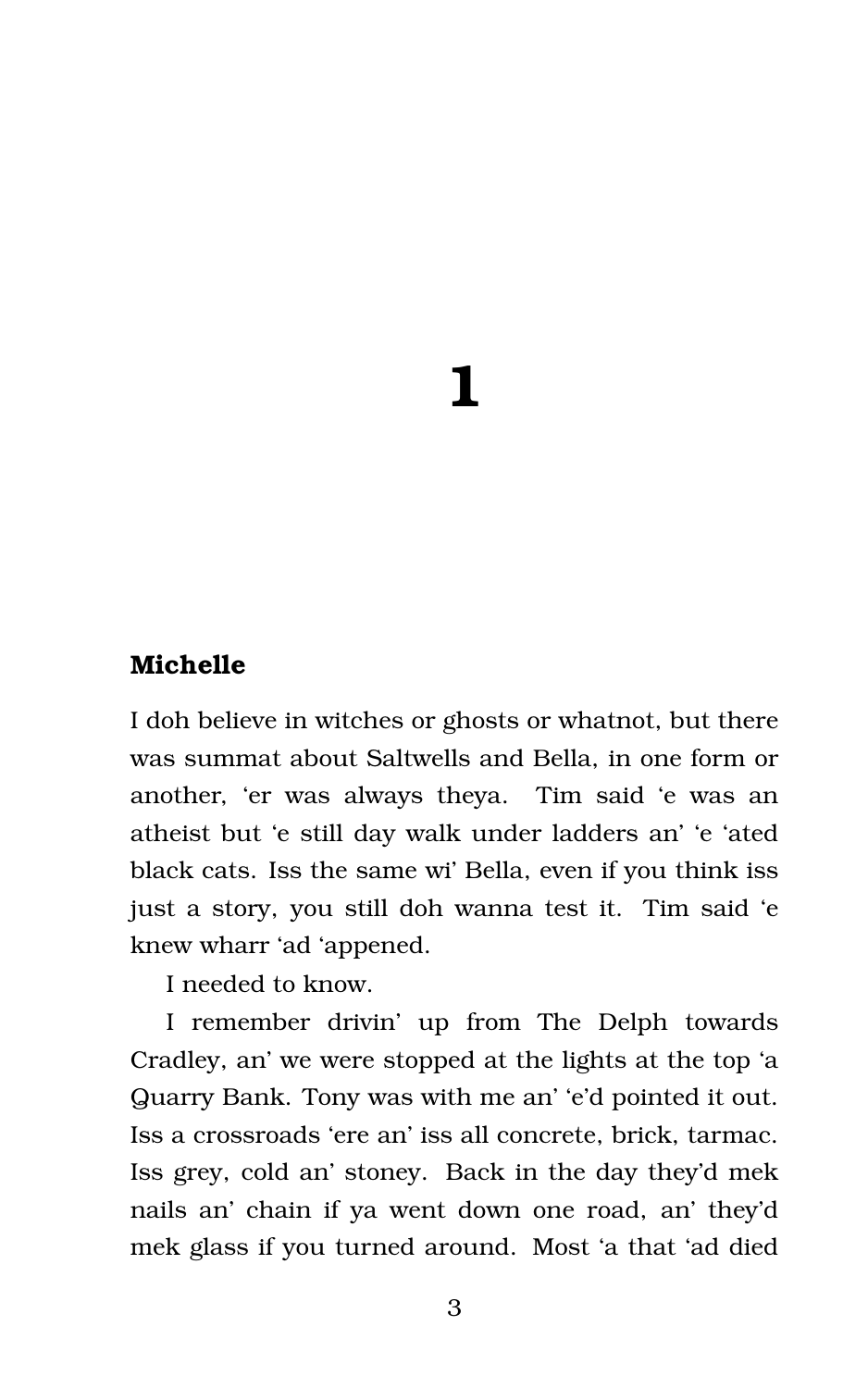out so it was just a shadow of a place. A junction just to get to somewhere else. The lights at Quarry Bank am four-way with three lanes at each openin', iss busy wi' people headin' to the shops, to work, iss always busy an' ya never gerr'across, you've always gorra wait. It ay nothin' 'cept a border between a couple 'a places that ay proper towns anyroad. Tony was wi' me an' 'e sid it.

See, 'round 'ere weem always lookin' back. Weem built from what come before us. Chains, steel, nails. Soot an' smoke in the skies. Most of iss gone now. We've still got red bricks an' concrete, corrugated metal an' all that. But we ay got forges. We ay got mystic blacksmiths. We've got almost-barren high streets. We've got slick, glass, brass an' plastic we've built over the works with – stockin' rows 'a dead 'eaded credit controllers, PPI reps, retail consultants. We've got Merry Hill – an indoor town that spreads out in sanitised pound-zones. Then there's what's left-over. Little dry suburbs that sink between 'ills, where dead factories am wrapped in weeds, an' big 'ousin' estates, all wet an' grey, an' all punctured in electric light – them no go zones unless you'm from theya – each zone 'as iss own 'alf deserted Labour club, iss own brand 'a menacin' teen, iss own birr'a cut or brook or strange patch 'a green land that mopes between a terrace row an' the mechanic's.

Tony was wi' me an' 'e sid it.

Pokin' out through a crack in the curb was a thin, green vine, an' on the vine were tiny green tomatoes.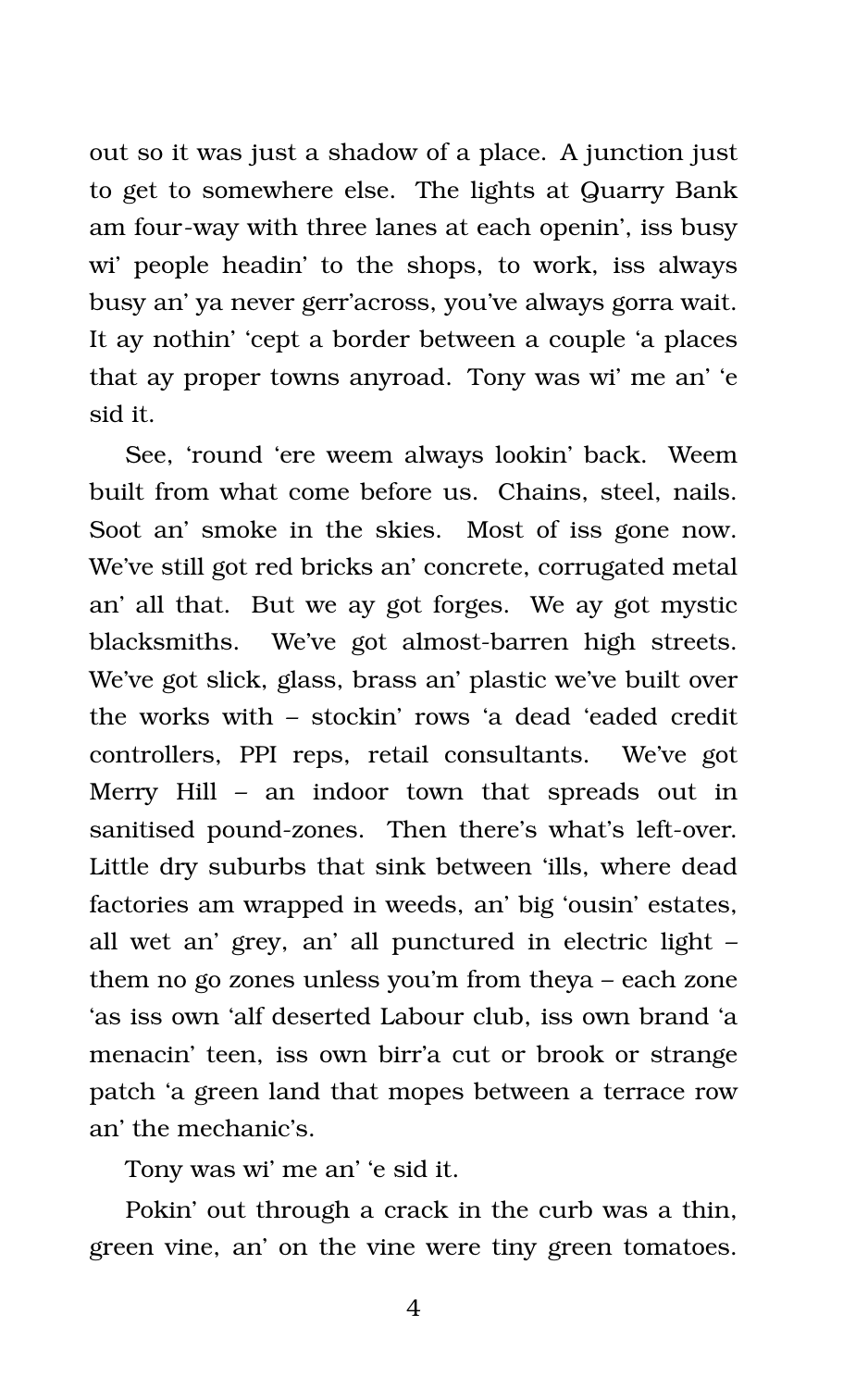Tony said it was like Detroit, 'ow it was once the biggest industrial hub in the US,'ow nature 'ad started to claim back the city now it'd run iss course. There was summat frightnin' about that: it come out 'a the ground, thass what them meant to do, but the ground was meant to be controlled by us, not weeds. I wondered what else was lurkin' under our industry, waitin' to come back. It med me think of Saltwells an' where wid play when we was kids.

*Who put Bella down the Wych-Elm?*

It was everywhere – this tag. Chalked up over the red and grey bricks on our estate. This question – this warning. Most of us 'ad got used to it. Just walked past the signs on the Wrenna, down Cinder Bank or Lodge 'ill, like it was just another daily blot on a daily-blotted place.

Bella was a wench who'd bin found in Saltwells one night, 'er was. 'Er was dead – just bones. Er'd bin stashed theya donkeys agoo and no one 'ad ever found out how. So a bunch on 'um 'ad started paintin' it up on the walls of old factories – *Who put Bella down the Wych-Elm?*

When I sez donkeys agoo, I mean before the steelworks closed and before busses stopped comin' through and before job shop queues. It wor non 'a our lot, it was before they'd built houses on the Sledmere. Nan 'ad said it went back to when they was kids in the fifties. Some on 'em, the old 'uns in Turner's, 'ud say it was saft – just a local story dads'd use to shut the kids up. But some on 'em, some said it happened just like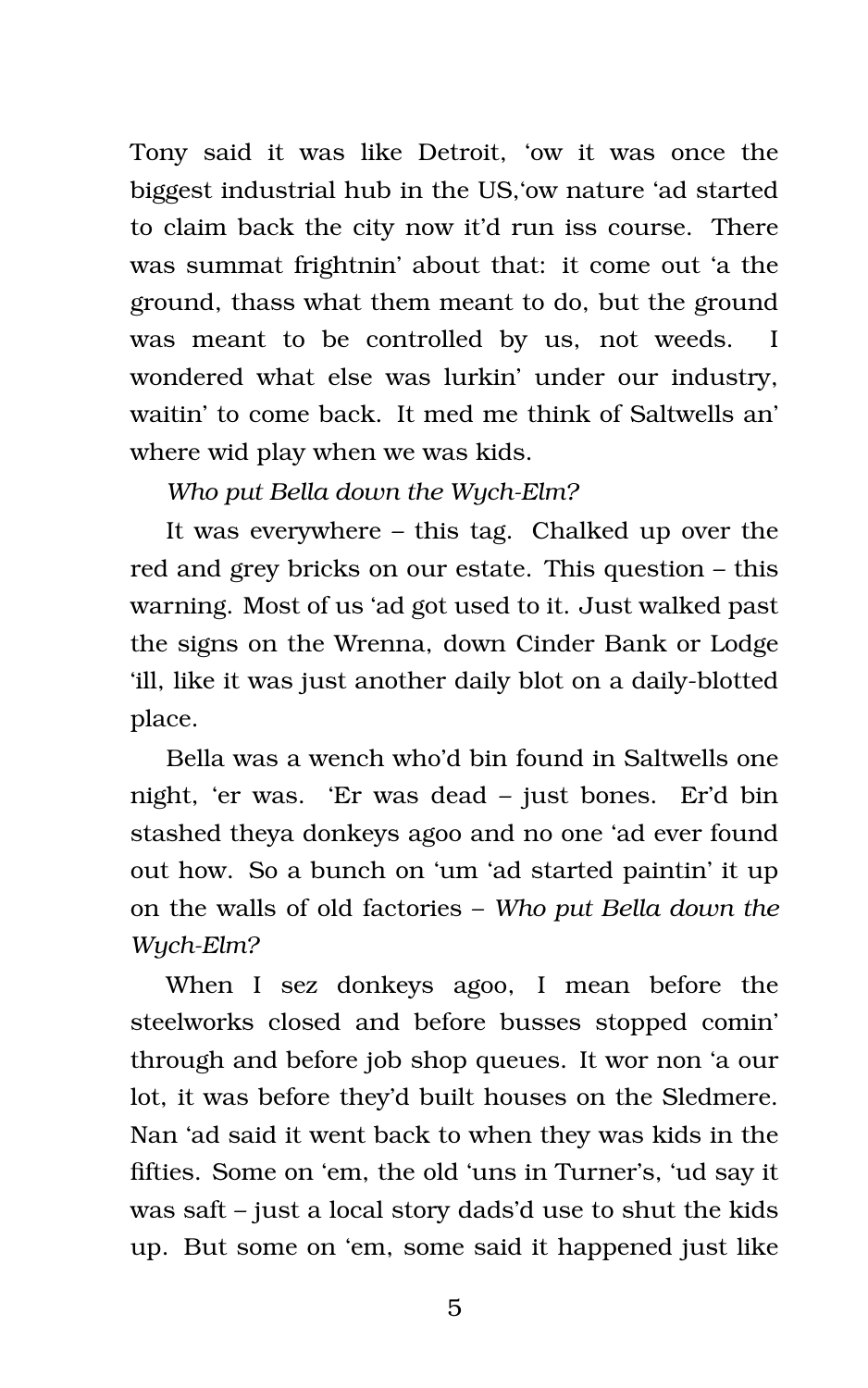the story said it 'ad.

After a night 'a suppin' in the pub, one 'a them old sorts boat men and tinkers used – not like Turner's or The 'Ope where wid sink shit-tasting shots and bark along to Karaoke tracks – an old one like Pardoe's with wood an' brass an' open fires: Bella 'ad 'ad 'er fill an' stumbled home. 'Er must 'a got lost 'cause 'er ended up facin' the wrong way in Saltwells, and maybe 'er was followed and maybe 'er'd pissed someone off, or maybe 'er fancied a bit 'a one 'a the scrap men or somethin', 'cause 'er wor alone. Whoever 'ad bin wi 'er an' whyever they'd bin theya we doh know. We just know the'd fucked 'er, took a stone or summat to 'er yed an' cut 'er up.

Years later, a few kids from Derby End Scouts 'ad gone out trackin' or somethin' an' they'd looked inside this big old tree. A Wych-Elm. Iss still theya too.

Most 'a Saltwells is thin, light coloured trees an' bushes, there's bigguns too but not like the Wych-Elm. Most 'a Saltwells is paths, an' it would 'a bin back in the fifties, I reckon. You can follow the paths down the quarry an' through the bluebells an' you wouln't 'a thought you was still in Netherton, with all the greens an' browns an' the almost quiet. You gorra know where to find the Wych-Elm. It 'ay on the paths. You cut through a thicket up by where it meets the Res an' you follow the skinny route med out 'a the bits 'a broken ground med by the few broken sorts who went lookin'. The Wych-Elm sorta sits in a circle, where nothin' else grows around it. It 'ay tall, but iss fat. Iss dark an'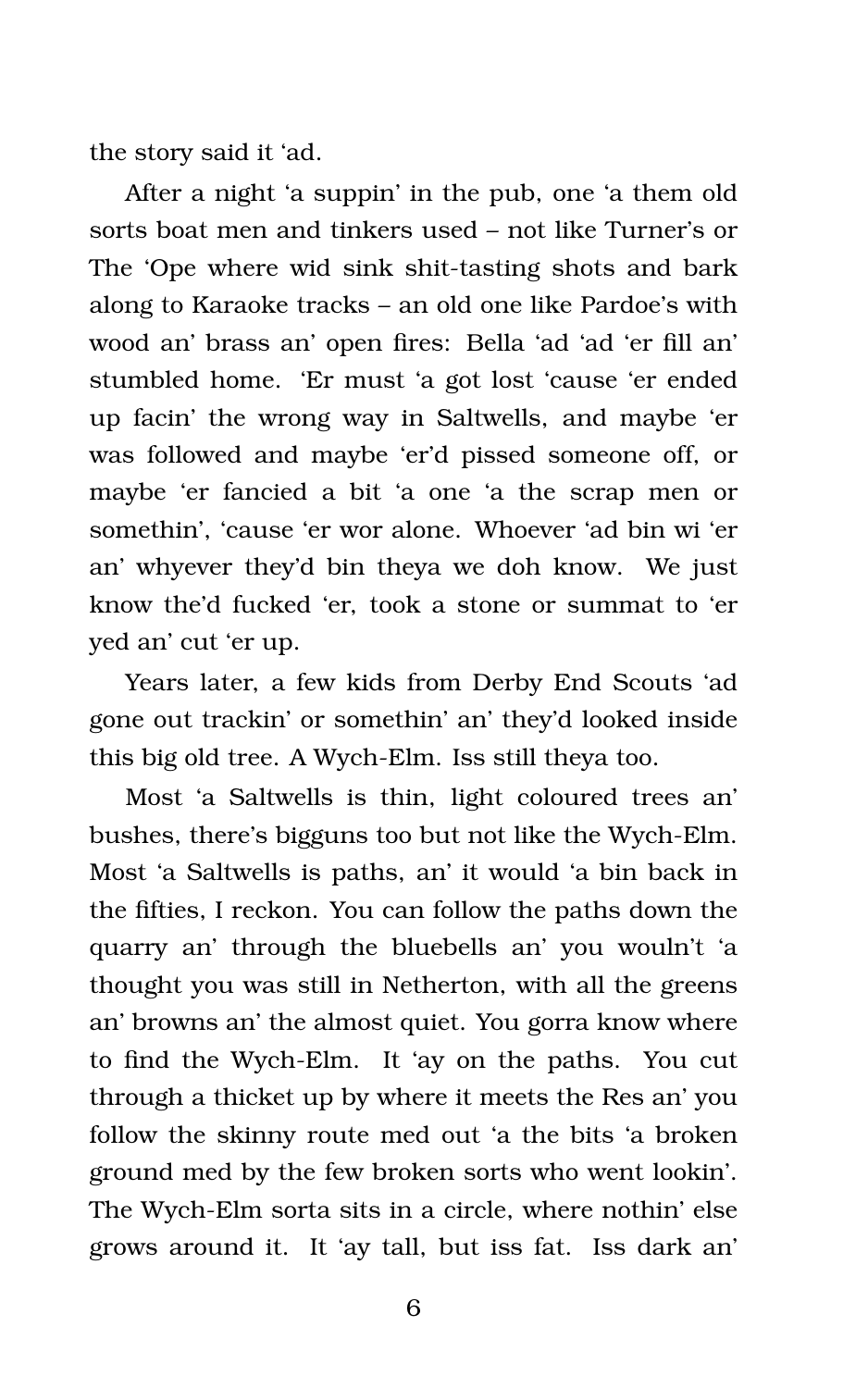leafless an' brittle an' iss gorra big laceration down the front – thass where they'd found 'er. Them Scouts looked inside an' pulled out 'er cracked-up skull. Then the police found bits 'a old shoes an' cloth an' a few other bones around the circle 'a ground. But it'd bin too long and no one knew who'd bin theya or why or nothin'. So the funny fuckers 'round 'eya starting writing *Who put Bella down the Wych Elm?* on all the walls.

I doh even know where the name Bella comes from.

'Er gets under our skin too, Bella does. Like the tomatoes finding roots in cracked concrete.

Tim 'ad bin about thirteen. His family 'ad moved to the Sledmere when 'e was ten. At the beginning 'a the eighties they'd bought their council house down Lodge 'ill, 'is Dad built a porch and med a drive where the front lawn was. 'E knew people who'd get stuff on the cheap and e'd fix anything. They sold up and now had a spot down 'ere. 'E wor a normal lad, Tim. Not dangerous but not the sem as the other lads on the estate. Always on 'es own, 'e was. Every now an' then you'd see 'im ferritin' about. He'd be iverin' about in the bushes that separated our houses an' the cut. We'd be on the benches an' the walls, smokin' fags an' loffin' at the lads who tried to chuck bibbles off the yeds 'a geese. No one knew what 'e was up to. The lads 'ated 'im, but knew his Dad'd fuck 'em up if anythin' 'appened. Me an' Gem knew 'is mom, 'er worked with

7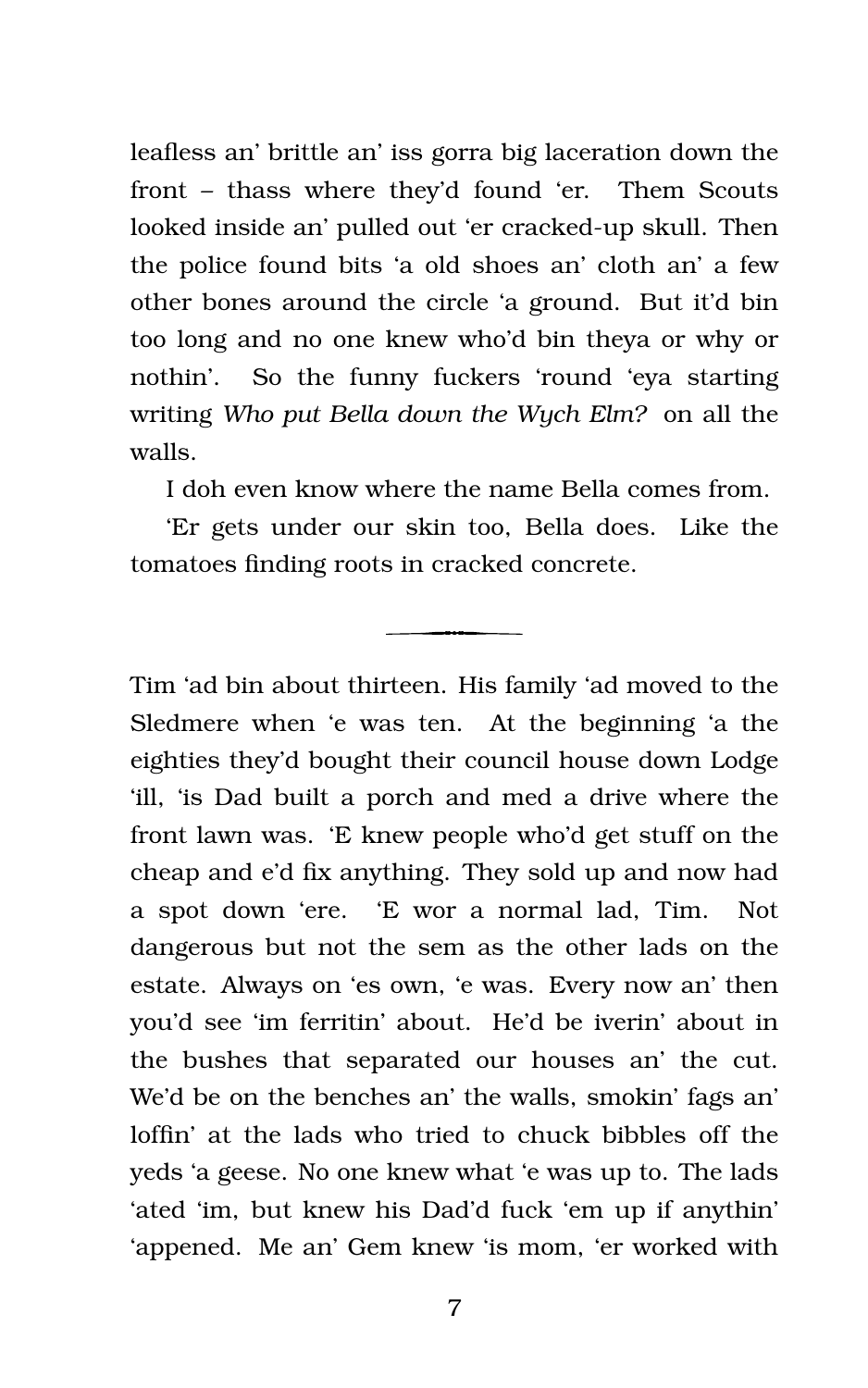Nan, we day wanta be 'is mate but we day wanta pick on 'im either. 'E was odd, Tim. Not dangerous, but not the sem as us.

Early on at school there was times when 'e'd try an' fit in, burr'e was crap arr'it. Jay an' Sam was 'oldin' forth by the sports 'all. Thass where we all hung out on break. Tim an' 'is lot hung on the steps next to it. They was always on the edge of it.

"My old mon's gorra CD player," Jay said. "'E's got ten CDs, iss bostin'."

We day think CDs'd last then. Me an' Gem taped stuff off the radio.

"Wass wrong wi' tapes an' records?" Gem asked. "It all works anyroad. Yo' cor tape CDs can yo'?"

Then Tim cries over, "the mind is like an umbrella. It's most useful when open."

We loffed our 'eads off. Tim was called Brolley for about a year. *Ay Brolley, yo' wanker!* Thass when it started really. 'E was alright, we just found a gap.

'E day do 'imself any favours neither. In science one day the lads was tekkin' the piss an' 'is response was:

"Finished my job at the umbrella factory . . . I was only covering for someone."

That day do 'im any favours. 'E tried it again a few times.

"Whatcha call a parrot wi' an umbrella? Polly unsaturated."

Thass warr'e was to us. Someone who'd say weird stuff. Someone you'd see werritin' about in the bushes.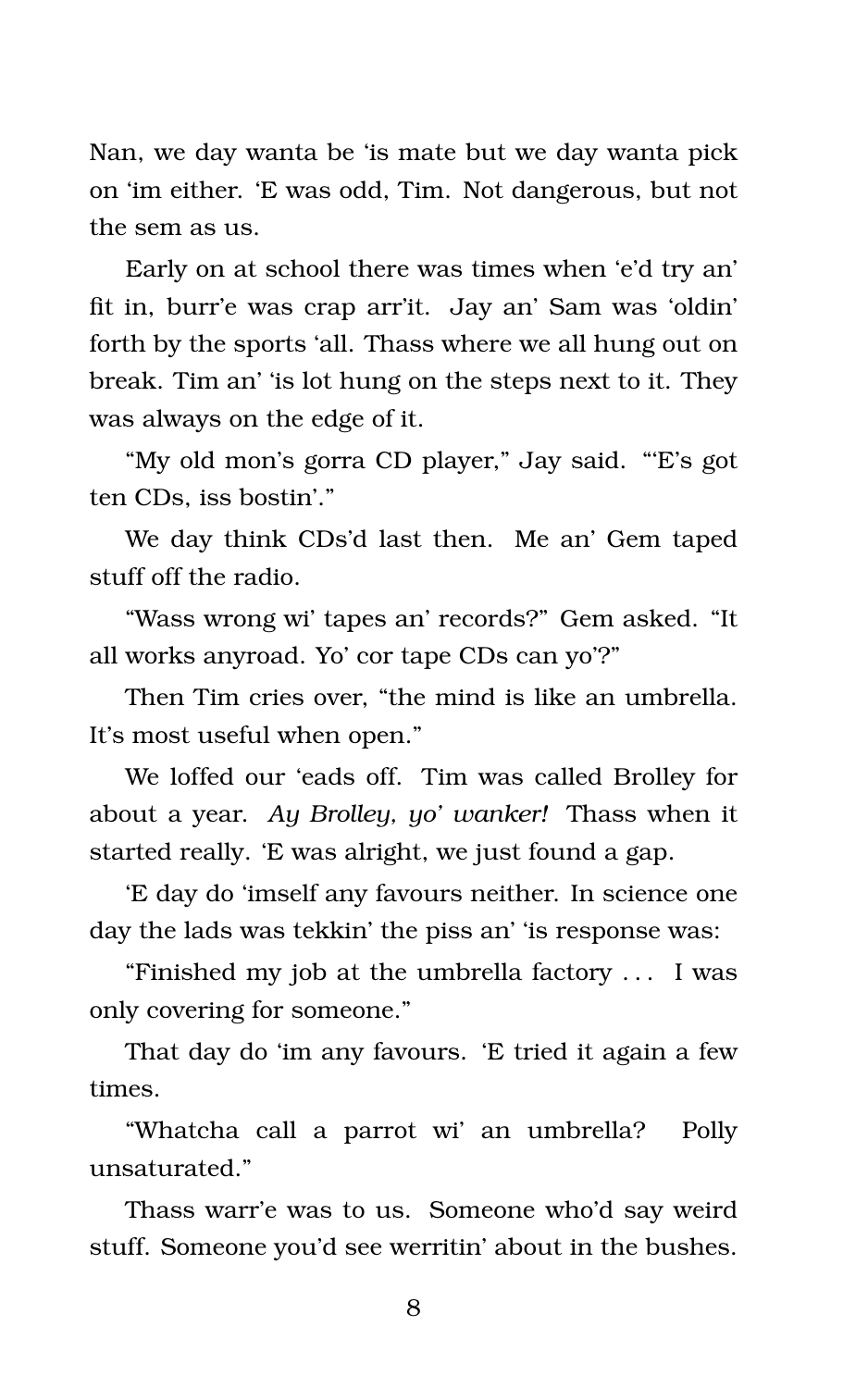'E told me years later. We'd gone to the re-opening of The Bell in Stourbridge an' 'e got me a drink and we stayed in touch after that. 'E told me e'd bin wankin'. E'd bin obsessed with it back then. Said he couln't 'a done it at home 'cause 'e's Dad used to slap 'is mom when someone kissed on *Neighbours* or *Corrie* an' 'er day look away, so 'e'd 'a bin missin' limbs if 'is Dad 'ad sin him bein' a sinner. So 'e 'ad to goo outta the house, but not where the other kids were. Mebe thass why. Ya 'ear about it, doh ya? About people who cor do summat, so it meks 'em wuss fer doin' it. 'Iss that old thing about seein' a sign like doh walk on the grass, or summat, an' then y'am compelled to do it, even though ya day even think about it before.

Stourbridge was the posh side, really. Yo'd end up in more fights on the high street theya, 'cause the posh kids couln't 'andle theya ale an' they could afford to tek coke, an' thass a shit cocktail wi' dick'eads. But they had farmer's markets an' Waitrose, craft beers an' poetry nights an' all that. Tim loved that stuff. They re-opened The Bell as a gay bar. That was a big deal 'round 'ere. Me an' our Gem went to the openin' an' thass where we sid Tim. The place was packed. Coloured lights flashin' an' music pumpin' out. Took us about fifteen minutes each time at the bar. Thass where we sid Tim. Me an' Gem was sat at a table by the bar an' through the rabble I sid a lanky bloke starin' at us. 'E 'ad a white shirt on, black trousers an' a black waistcoat. 'E stood out. Just stood theya starin'. 'E took a couple 'a steps towards us. I thought

9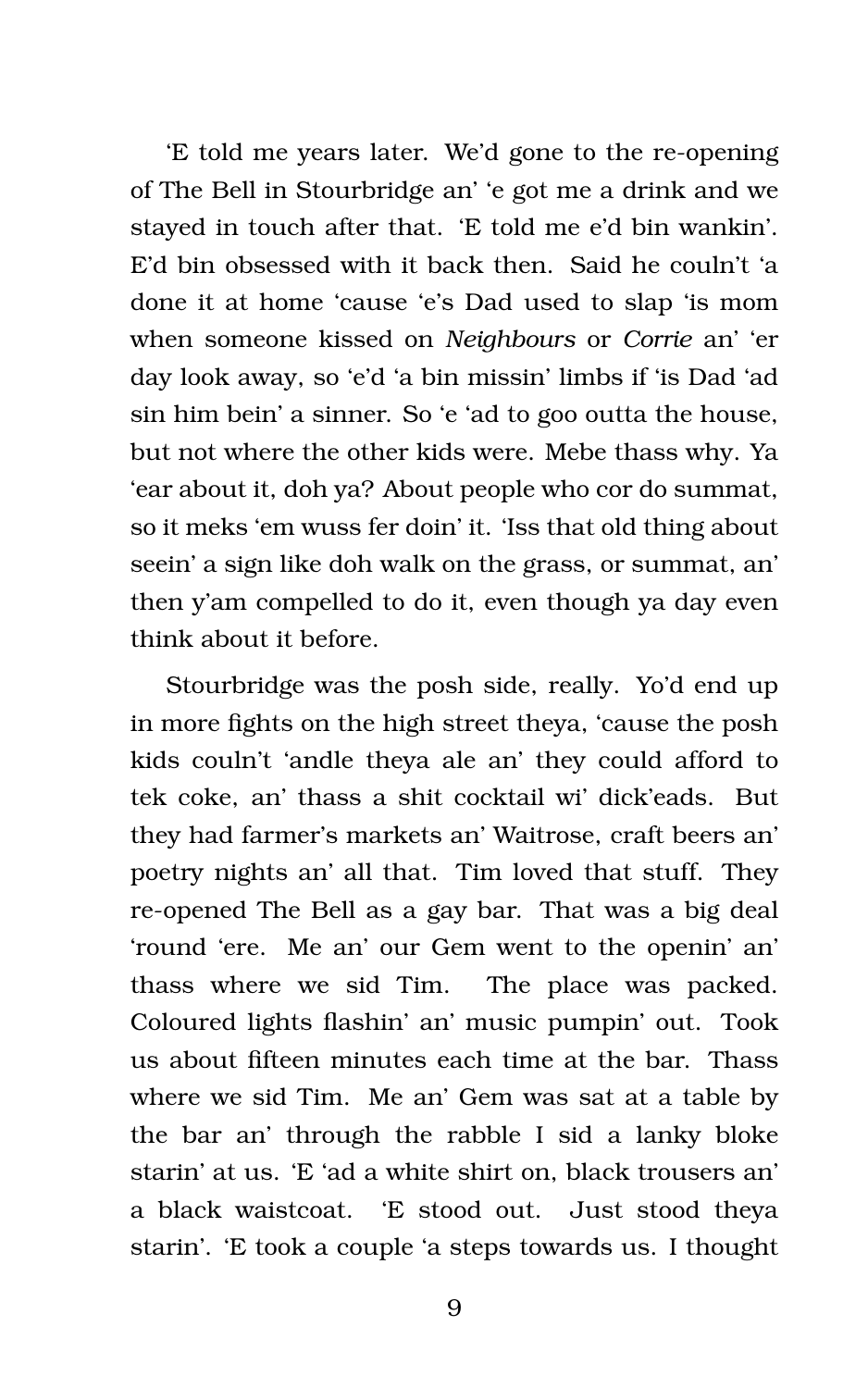I was gonna 'av to get cute with 'im.

"Thass Brolley! Thass Tim Carmody, ay it?" Gem said. It was. 'E strutted over to us. Starin'.

"We ay interested," I said. That was before Gem clocked 'im. "I gerr 'er drinks," pointin' at our Gem. "An' 'er gess mine."

"No chance of a drink with an old school mate then?" 'E said.

Thass when our Gem clocked 'im. We loffed. 'E gorr'us a drink. Thass where 'e started tellin' us about Saltwells, an' Bella an' 'is weird habits.

Me an' Tim stayed in touch. I had to find out. I needed it. We'd meet up at The Fox and Grapes or The Red Crow. No one knew us up theya. 'E said 'e knew about Bella.

#### **Stan**

Bella stories 'ave bin abaart since the 1950s, ay they, mebe earlier than that. Saltwells an' Bella an' all that gerr under our skin 'ere, they do. Like 'er's on the edge of us. Everyone's gorra story. Most am Billy bullshitters, ay they.

Our Michelle's different though, ay 'er. Me an' 'er Nan 'ave looked after 'er since 'er was a bab. 'Er dad's inside an' her mom's jed. Thass all arm tellin'. D'ya get me?

Now, the night 'er dad, my own son, got took in by the coppers, our Michelle, only three, 'er was, 'er went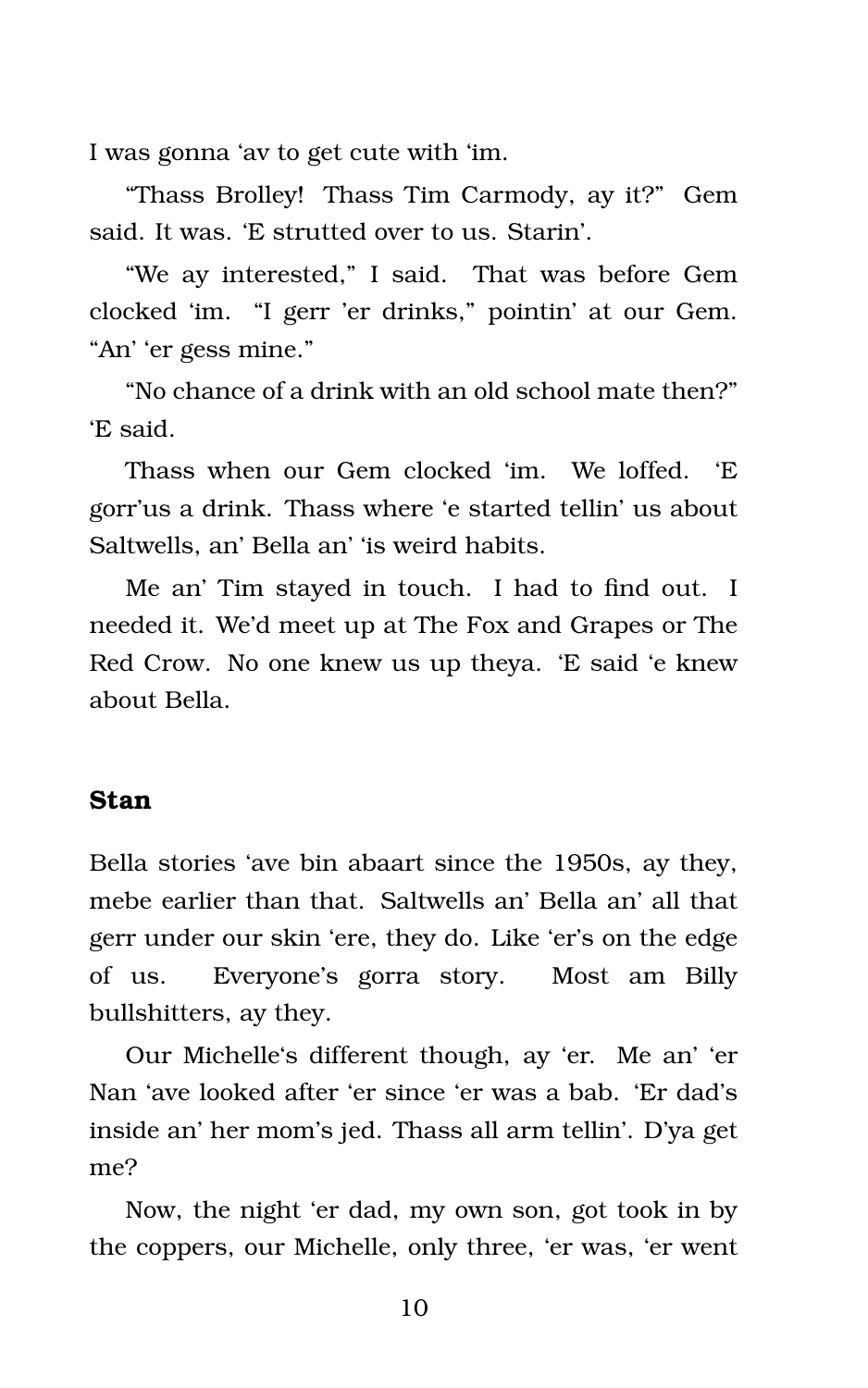missin', day 'er. 'Er gorr out somehow. Found 'er way down Lodge 'ill an' med 'er way into Saltwells, day 'er.

We doh know wharr 'appened but they'd found 'er out in Saltwells woods. At the Wych-Elm, in tears. Screamin' an' blartin', 'er was, wor 'er. 'Er was in shock, they said. Took 'er nan abaart three hours to calm 'er down an' I 'ad te sup six pints, before I did, day I.

Te this day, no one knows wharr 'appened. 'Ow did 'er get out? Why did 'er goo te the Wych-Elm? Te this day, no one knows.

Me and' 'er nan 'ave promised te not tell 'er a thing, ay we. We'll play along with the stories an' whatnot but 'er wo' 'ear the truth 'a that night an 'er wo 'ear what 'er old mon did te 'er mom. 'Er nan enjoys 'erself with it – 'er meks fun out 'a tales, doh 'er. I'll just stay quiet. Bella gets te all of us in some way, though, doh 'er.

Our Michelle's different though, ay 'er. You'll 'ear 'er say *I need to know an' I've gorra find out*, 'er'll say. We all know the stories, doh we. 'Er wants to figure it out proper, 'er does. You'll 'ear 'er talkin' to the wench in Turner's an' the old blokes who used to bait the woods. 'Er never less it goo, 'er doh. Like there's a trace from that night thass infected 'er, ay it.

#### **Tim**

Honestly, I used to go into the line of trees and bushes between the estate an' the cut. It seemed safe, like, there wor no paths, like or nothin'. Honestly, you could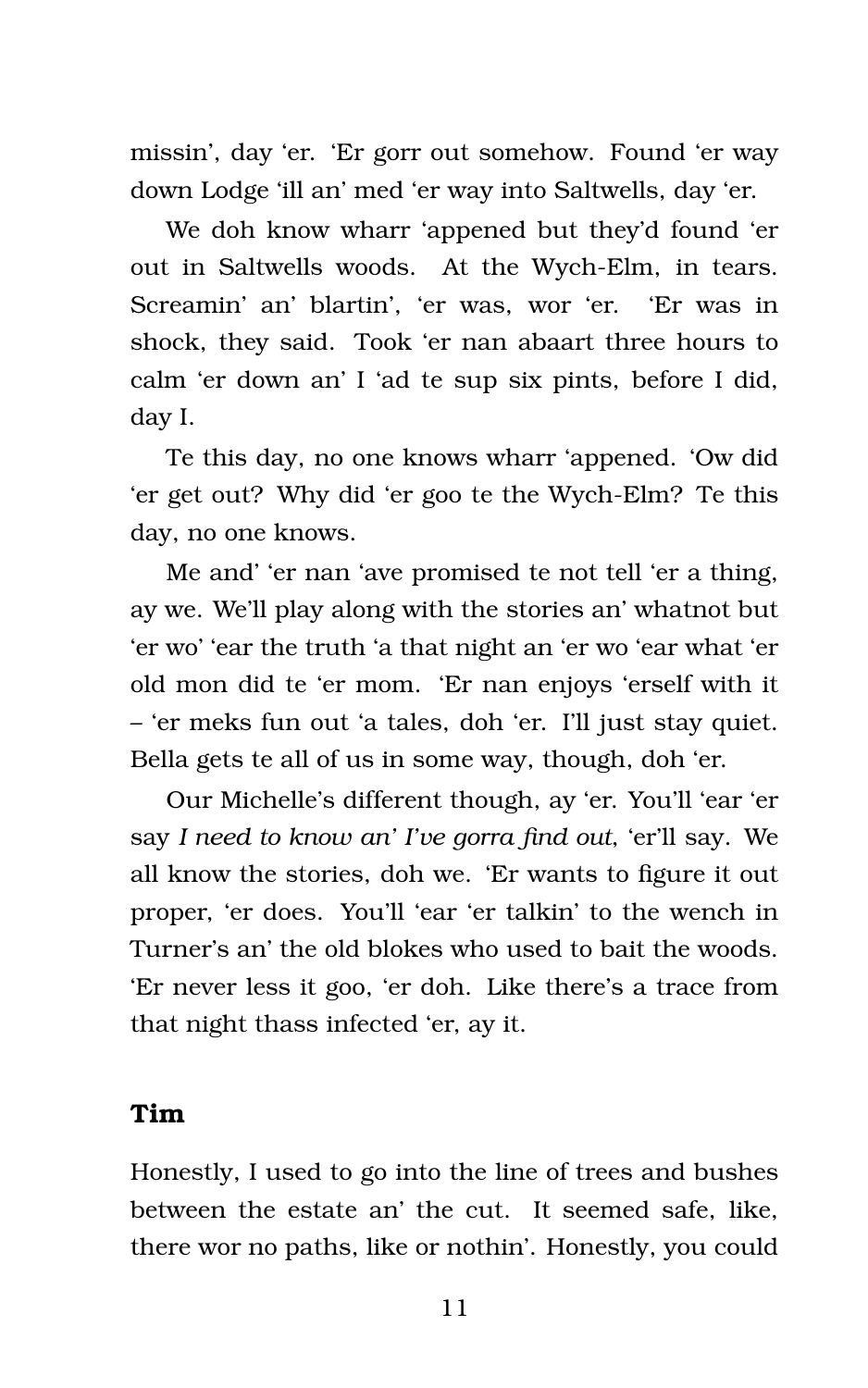tell people 'ad been there from bits of litter an' the odd bit of clothin' left by a tramp. I found a spot that you could just about get one body into, like, get down on my knees, like, pull open a few pages of porno an' toss off. It only ever took a few minutes, like. It was safer in there but there was summat about bein' outside too. Honestly, I liked bein' close to home, bein' unseen, like, but close to bein' seen.

I think I was okay an' not okay back then. I was alright on my own an' I day really need loads of muckers an' all that like. But, you know, honestly, school sort of does strange stuff to us, doh it? The cool guys like Jay an' Sam would all be cantin' about sex an' stuff an', like, there was part of me that wanted to measure up to that too.

We was different. We was from Lodge 'ill an' even though that's just on the end of Netherton, like, it's still not Sledmere. The other thing was my Dad an' our Irish blood an' the catholic shit. Honestly, all that, an' the talk at school, got me wankin'. It'd got quite bad towards the back end of that summer. I was desperate to get laid. I must've been about thirteen or fourteen and I'd go out in the mornin' and toss off, then again after lunch and before it got dark. It was a habit like. I just got through most of the day an' measured it out in wanks, to be honest.

I had a stash of pornos I'd found down by the Dudley Tunnel but by the end of summer it'd all gone stale, like. I dunno if kids find pornos these days. We doh really have the same spaces for 'em, to be honest. I was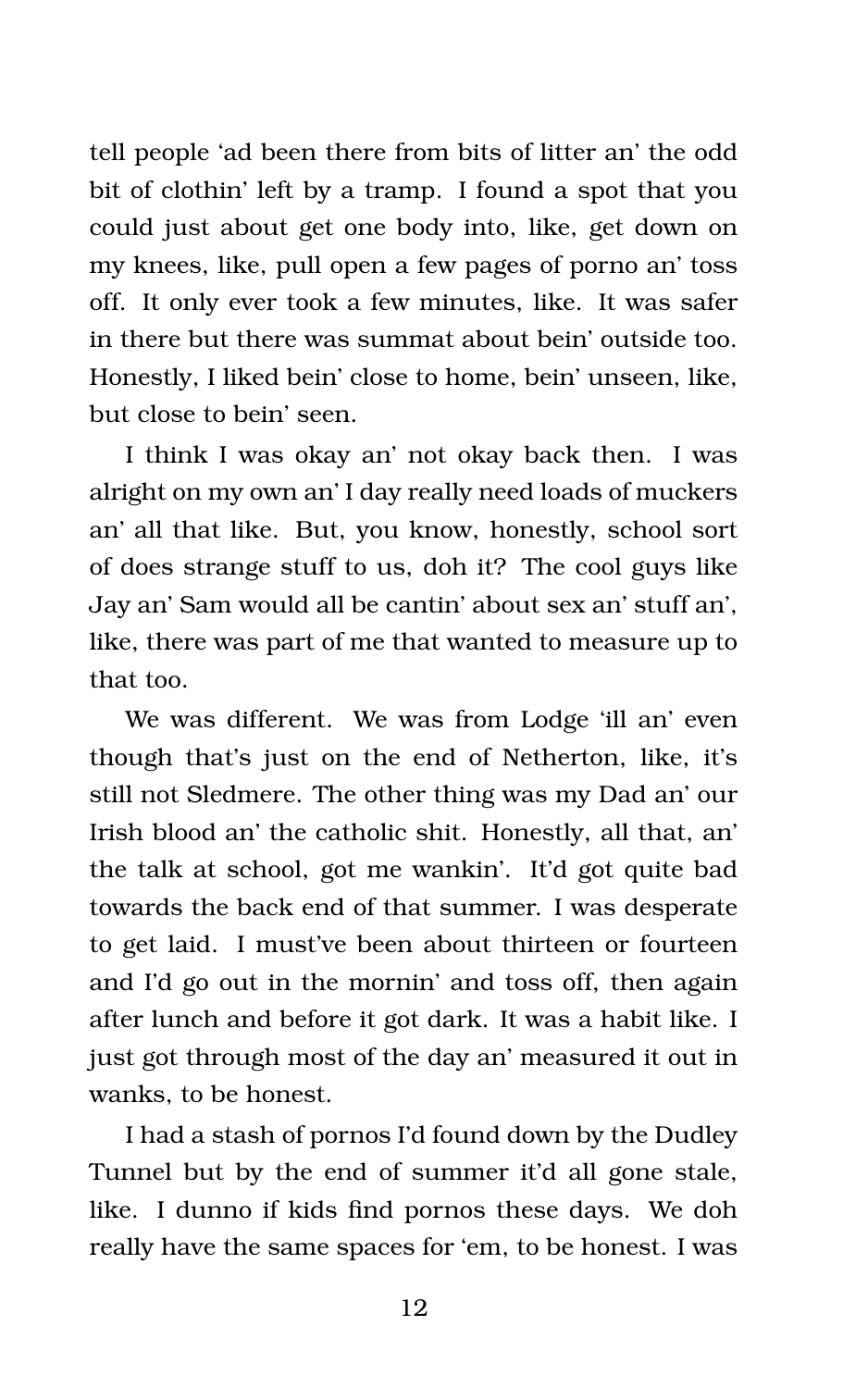desperate to get laid. Thass why I did it, like. Thass why I went to Nicki.

See, I had a couple of mates, Rich and Dave, but we spent all our time talkin' about Gary Newman an', Jem an' the holograms, like, playin' with our Wackywall walkers. We'd race 'em down the sports'all windows. Honestly, I couldn't talk about stuff like this with them until a few years on, an' even then it was different. But I was obsessed with it. It had to be outside. It had to be often. Then, it grows, like. It grew. I had to get laid. Thass why I went to Nicki.

I didn't know what I was doing or what I wanted at first, like. It started with the wankin', moved on to the porn – I had to collect it, then I started tekkin' bits of fruit down the bushes with me. Mom's Cantaloupe, like.

At first I had to come up with a plan to get over there. I decided to get Dad's lawnmower and pretend I was gonna make some pocket money around the estate. They were happy with this to be honest.

"E's got your spirit, Carrick, ay 'e", Mom 'ad said.

Now, you cor just knock on one door, get laid and then give up the game, so I thought I'd start on my street first and work around to Nicki's. Mowed about ten fuckin' lawns before I got to hers. Everyone kept sayin', like, Ah, iss Carrick's kid, goo on then, Bab. I gee yer a quid.

I 'ad to cut the wankin' down big time, like.

Honestly, I did three lawns a day. 'Round about. Then got to Nicki. That old wench had me do front an' back. She had me do what Mick shoulda done before it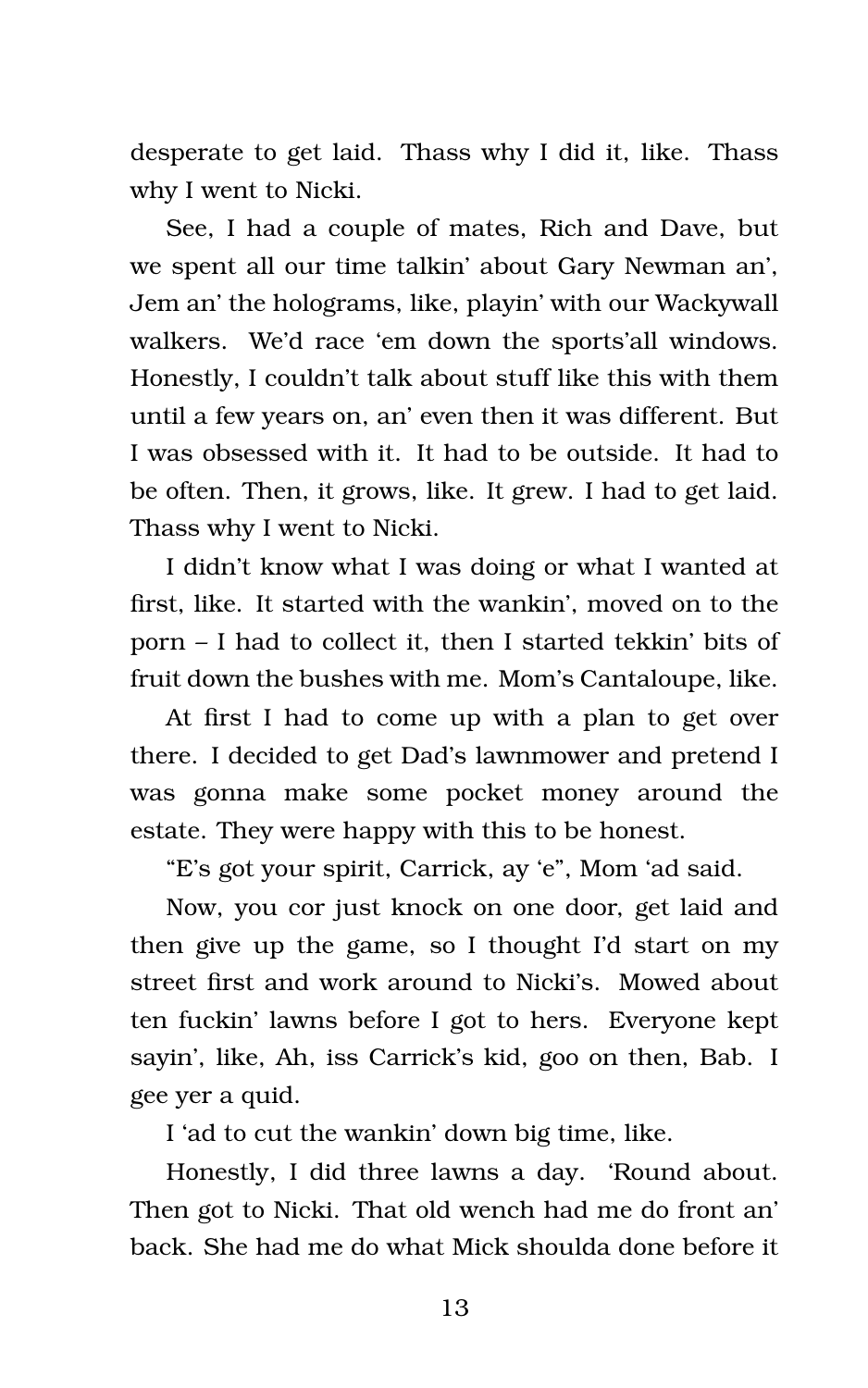started, to be honest.

As soon as she opened the door she knew what was happenin' – I knew an' she knew an' we still had to go through the motions. Wust fuckin' foreplay I've ever add, like.

Honestly, it was boilin' that summer. An' her lawn was massive. Took ages. I could feel her lookin' over me as I worked. Even that got me up a little, like.

"You look like you need a squash," she said to me.

So I went in an' had a squash. There she was, honestly, dressed in her fake silk robe, like, sittin' me down at the table, touchin' my shoulders for a moment too much as she led me, leanin' over me as she placed the tumbler down. Eyelashes flickerin', like, lips poutin', like, cleavage heavin' – all the clichés a virgin wants and needs. Everythin' she asked me I just nodded or shook my head or gid her a one word answer. We spoke about Mick and me Mom and Dad. What year of school I was gonna be in.

"'Av ya sin Rambo yet? 'E's a strong lad, that Stallone, ay 'e? Are yo' strong, Tim?"

She sat me down on the sofa and knelt down in front of me. I arched my back and lifted my arse as she slipped my joggers off.

"Looks like yom ready already," she said.

An' I was, to be honest. I just nodded, like. I day speak to her. She straddled me an' slipped her knickers to one side as she sat down, easin' my cock into 'er.

"Just let Nicki tek care 'a ya, Bab."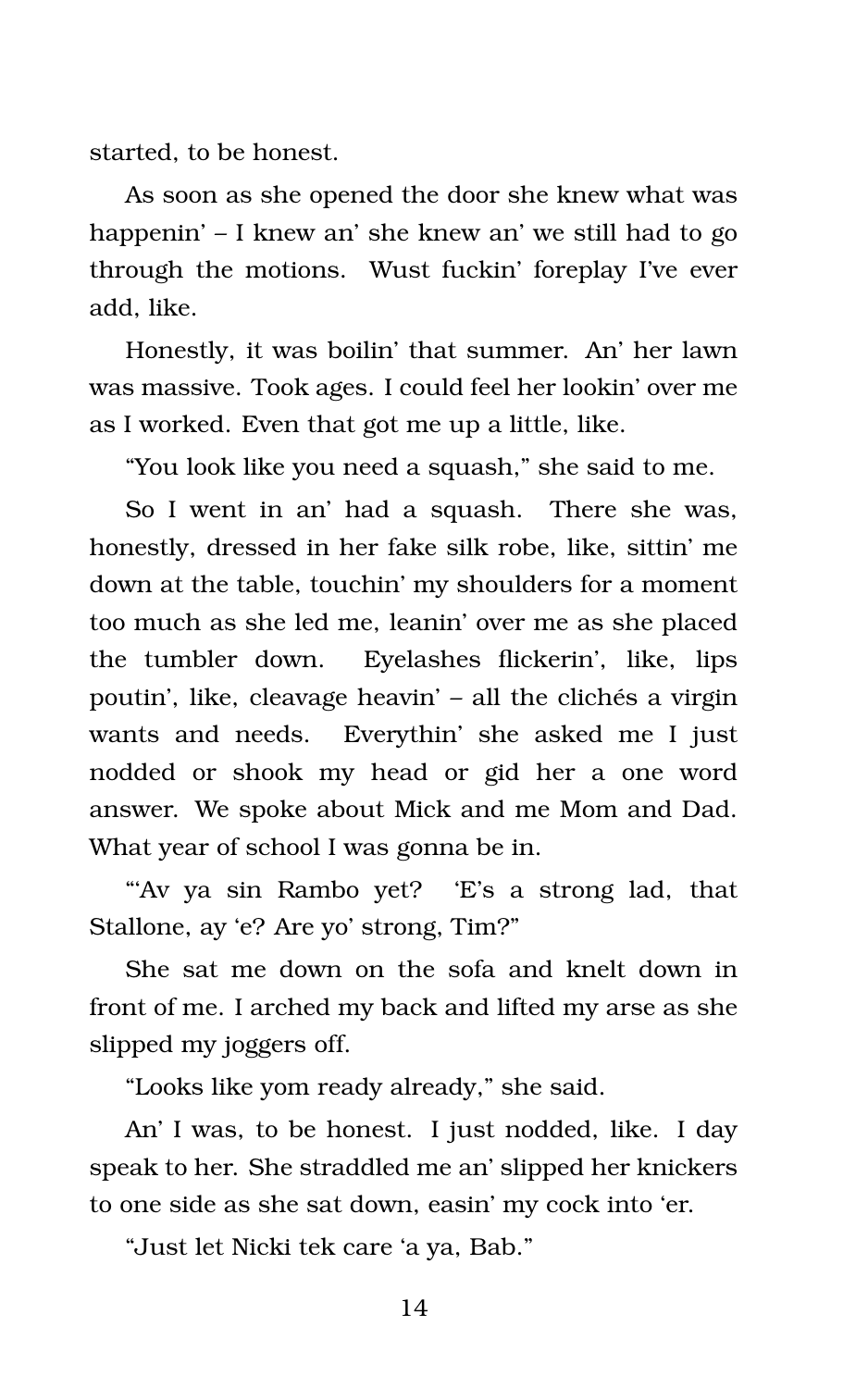You know what it's like, the first time like, well, maybe you do. You sorta imagine the feeling beforehand, like, but it ay the same. Honestly, I don't think anyone has that total bodily – pins an' needles – shiver – feelin' until you do it for the first time. It was warm an' wet an' I felt close an' safe . . . but terrified too.

Honestly, I was a stallion. Nicki was impressed.

"Bloody 'ell, bab, this ay yer fust time is it?"

I nodded and smiled, like, an' she went quicker but nothin' was happenin'. She didn't give up though.

Honestly, after about an hour or so, I dunno, summat happened. Changed the mood, like. We were at it, an' she was grindin' an' all, an' we must 'a been in the zone 'cause we didn't hear Mick come in.

The door to the front room opened an' he stepped in, like, an' we didn't realise until he spoke.

"Sorry, Nic, I day realise yow 'ad company."

I tried to jump up, like, but Nicki 'ad me pinned, an' you remember, she was a big girl an' I wasn't exactly Chuck Norris. My heart went double-bump-stop - dumdum, like. Mouth dry, like. Nicki waved her hand at him – like she would if she was busy makin' his tea an' he was pesterin' or summat. Just a sorta casual wave, like. An' Mick, he sat down on the arm on the chair opposite and watched it.

Honestly, he sat watchin' his wife fuckin' a teenager, arms folded like the news was on the telly. He sat watchin', an' I watched back. Watched his grubby, dry hands, his tight jeans, stained with three days travel,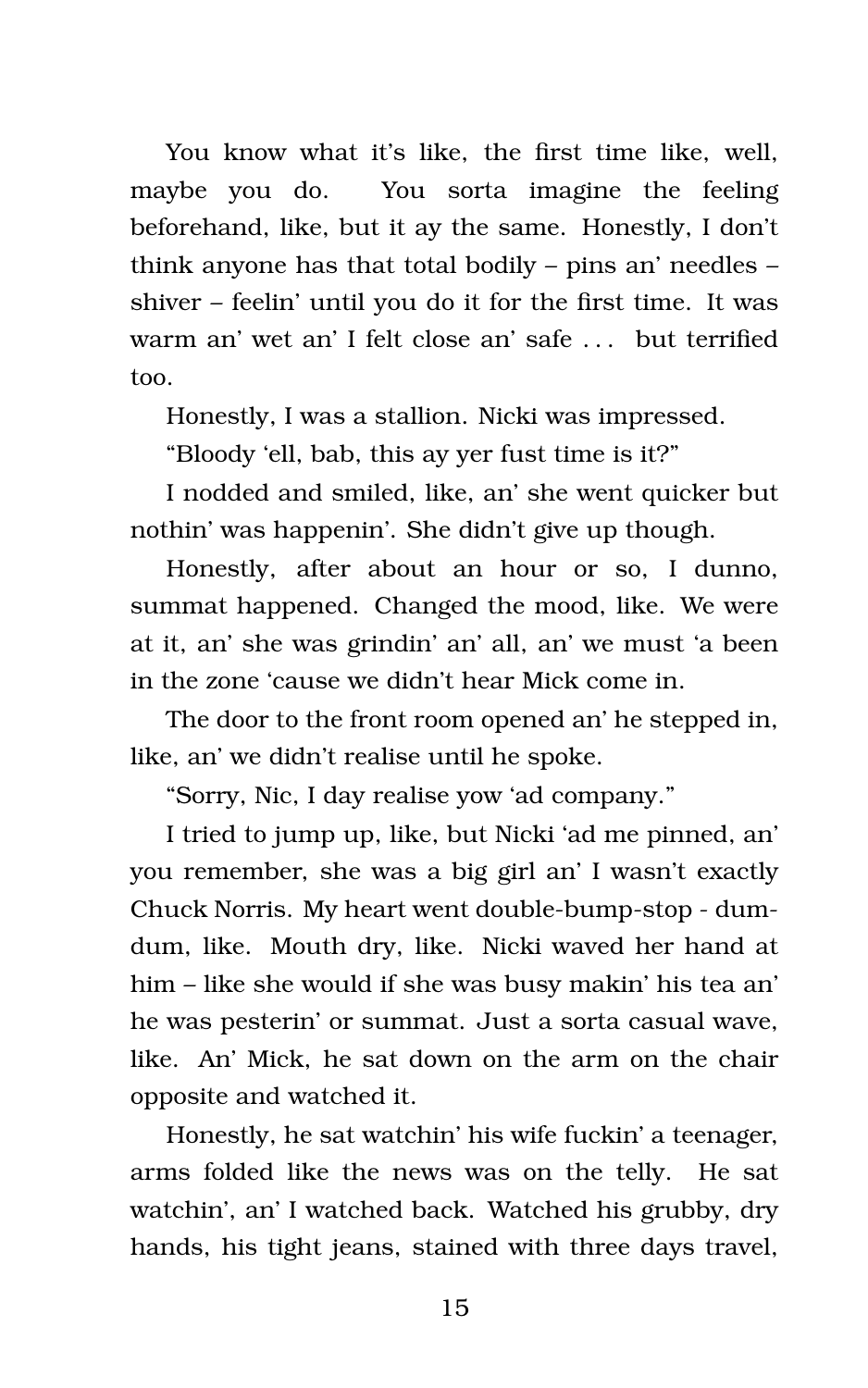his creased and stubbled face, his wide eyes, pale blue, staring at us. It wasn't a pervy look, like, an' it wasn't angry. It was the look of a man who was relaxed. Ya know, like the look on a man's face when he takes the first sip of his pint on a Fridee? So he has his first sip. He does it every week, so he knows what it's like – it's a knowable enjoyment like – that's the look he had. An' I looked back. An' she was still ridin'. An' thass when I felt it. Thass when I come . . . It was strange.

Honestly, I'd come loads of times, as I said. I knew what to expect. But this blew me head off. It ran right up my spine and down to my toes, like, and I thought I might faint.

As soon as my dick stopped twitchin', Nicki got off, did up 'er robe, like, an' walked into the kitchen with a smile.

"Cheers, bab," 'er said. "Show 'im aart, Mick".

Mick put one hand on my back an' gid my shoulder a squeeze, like. Walked me to the door.

"Yo'm Carrick Carmody's lad, ay ya?"

I nodded an' walked off. I day say goodbye or thanks or nothin'. Honestly.

"See yo' soon, youngun."

And that was that, like.

#### **Joyce**

I still have nightmares. Most nights that Wych-Elm appears in my dreams. With its twisting, spindly, spider leg branches all coiled and curled into each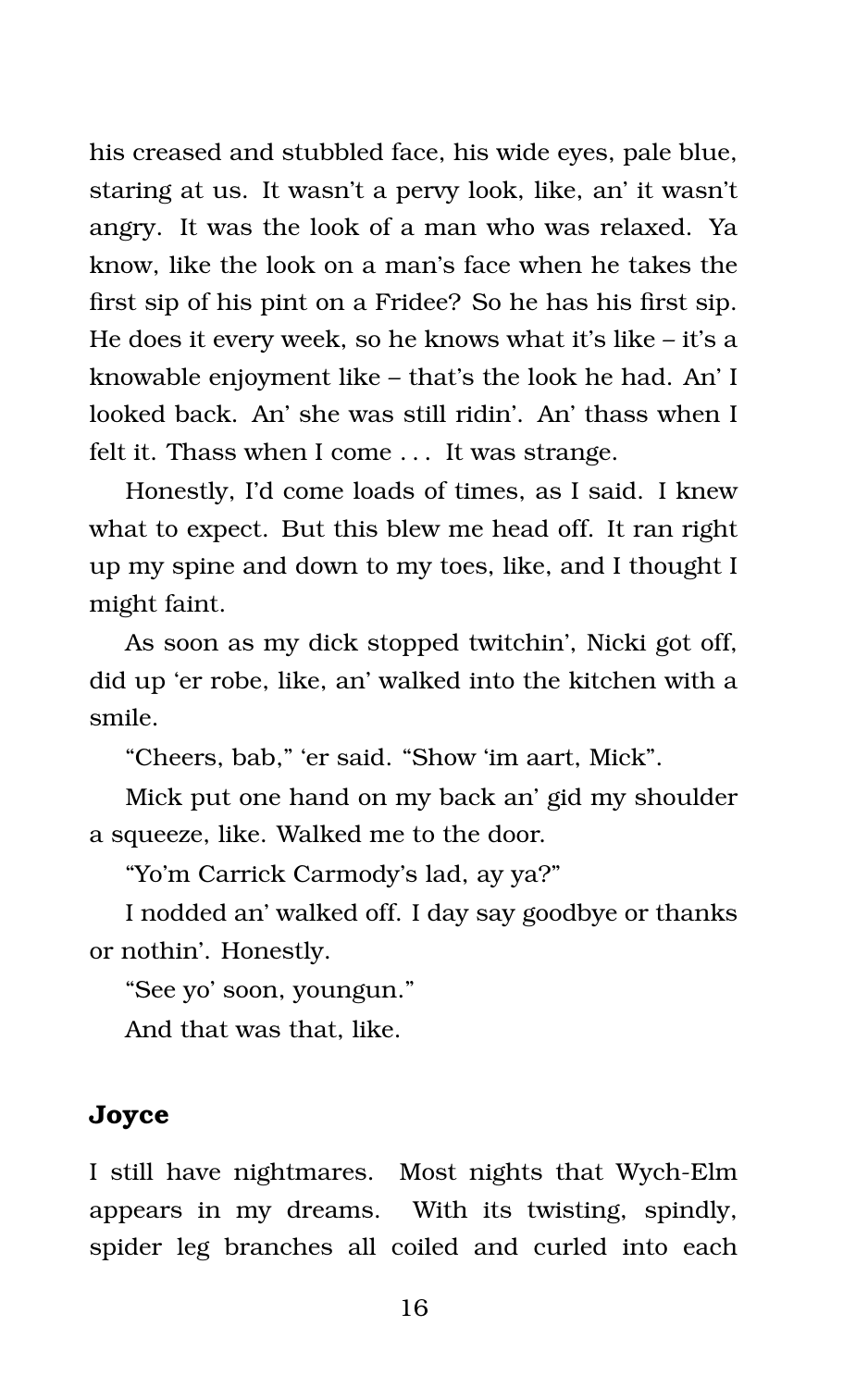other, ferreting their way out of that hulk of trunk – all wet, brown, mossy. It loomed over the place. It looms over my dreams. I could be dreaming of all sorts of lovely things; big feasts, lottery wins, family parties, whatever, then it'll come. The Wych-Elm calls.

The dream breaks with the sight of those old fractured factories, the ruins and waste grounds of concrete, brick and rust, and then the tiny path that leads between the empty works and into Saltwells. It's a dream when you walk it now, really. You go from the little row of shops with neon lights – people putting the gas on their cards, buying their Friday chips, traffic passing outside – past the church and round through the terraces in Derby End. Then you face the grey and orange of the decayed metalwork machines, you cut through it and suddenly you're not in Netherton anymore, you're in the green and brown, the moist dirt of Saltwells. You trip up on nature. Nature trips you up.

#### **Anon**

I was in the Bull most nights. We all went for at least a couple.

We sid 'er a few times an' we day trust 'er. It was me what pointed it out to Alfred. Yo' spot a stranger a mile off round 'ere. Weem together. We look after each other. We goo to the sem church, the sem pub, the sem factory floor. Weem the sem. Weem together.

I wo say we enjoyed it. It 'ad to be done. But we was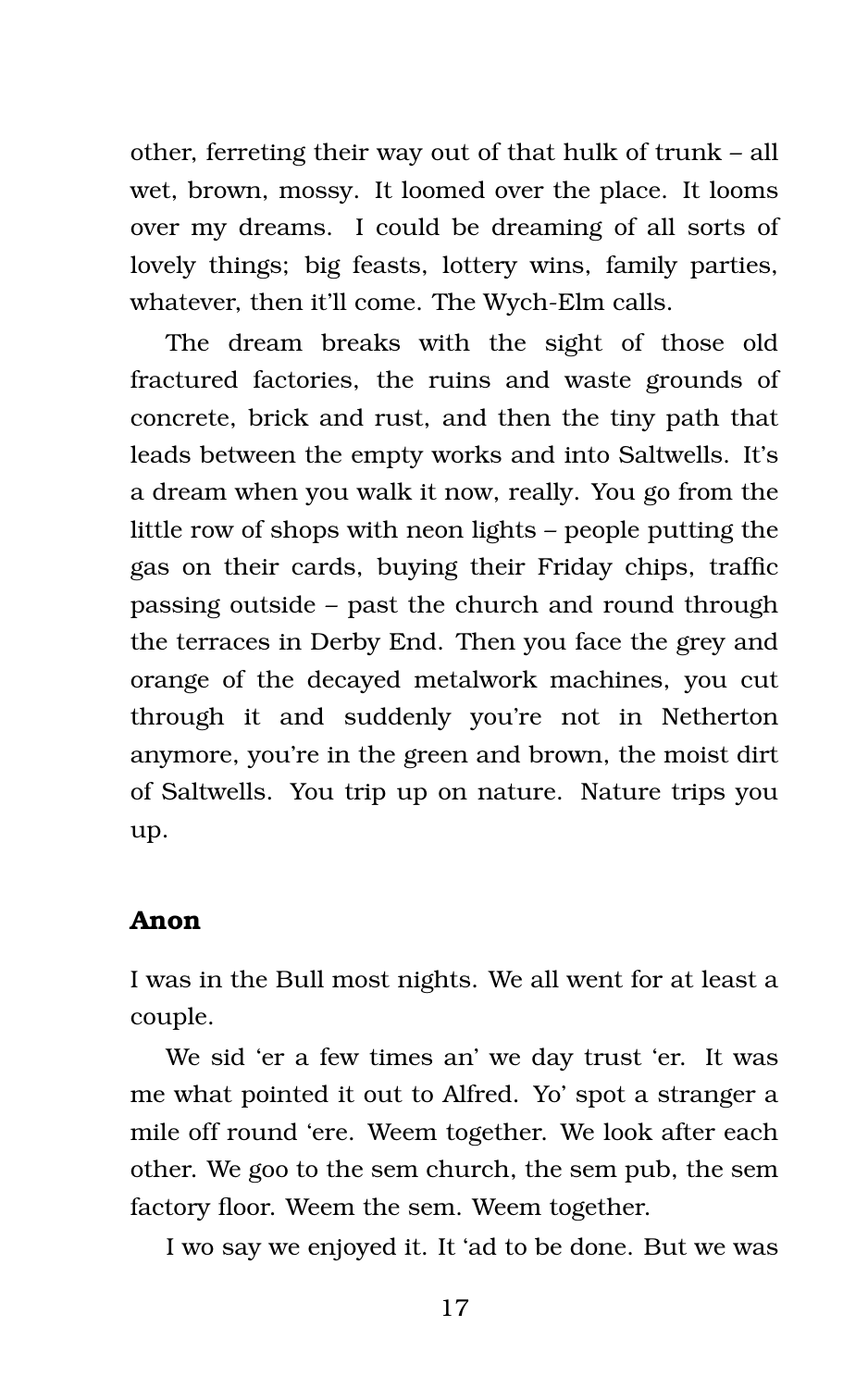proud, in a way. We was proud of each blow. Each time the burch came down on that 'arlots flesh.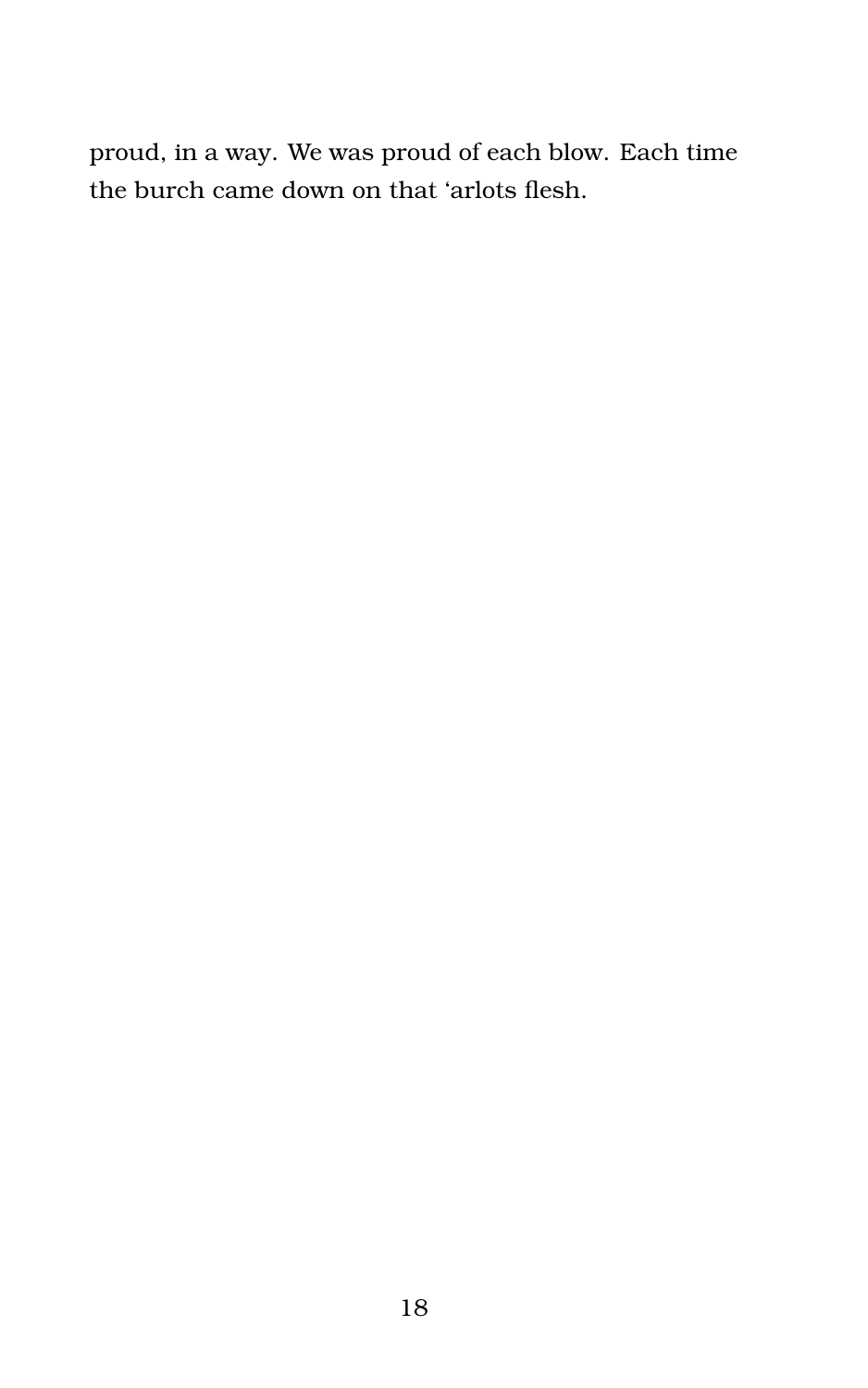## *Acknowledgements*

Bella is based on my PhD research conducted at the University of Wolverhampton - thanks to the Centre for Transnational and Transcultural Research, the Faculty of Arts and School of Humanties.

I'm hugely grateful to Ben Colbert, Jackie Pieterick, Aidan Byrne, Luke Kennard, Niall Griffiths and Anthony Cartwright. Special thanks to Paul McDonald for his support and friendship.

I'm indebted to Tracey and Phil at Wild Pressed Books for their warmth, effort and time – thank you for taking a chance on this odd little book of mine.